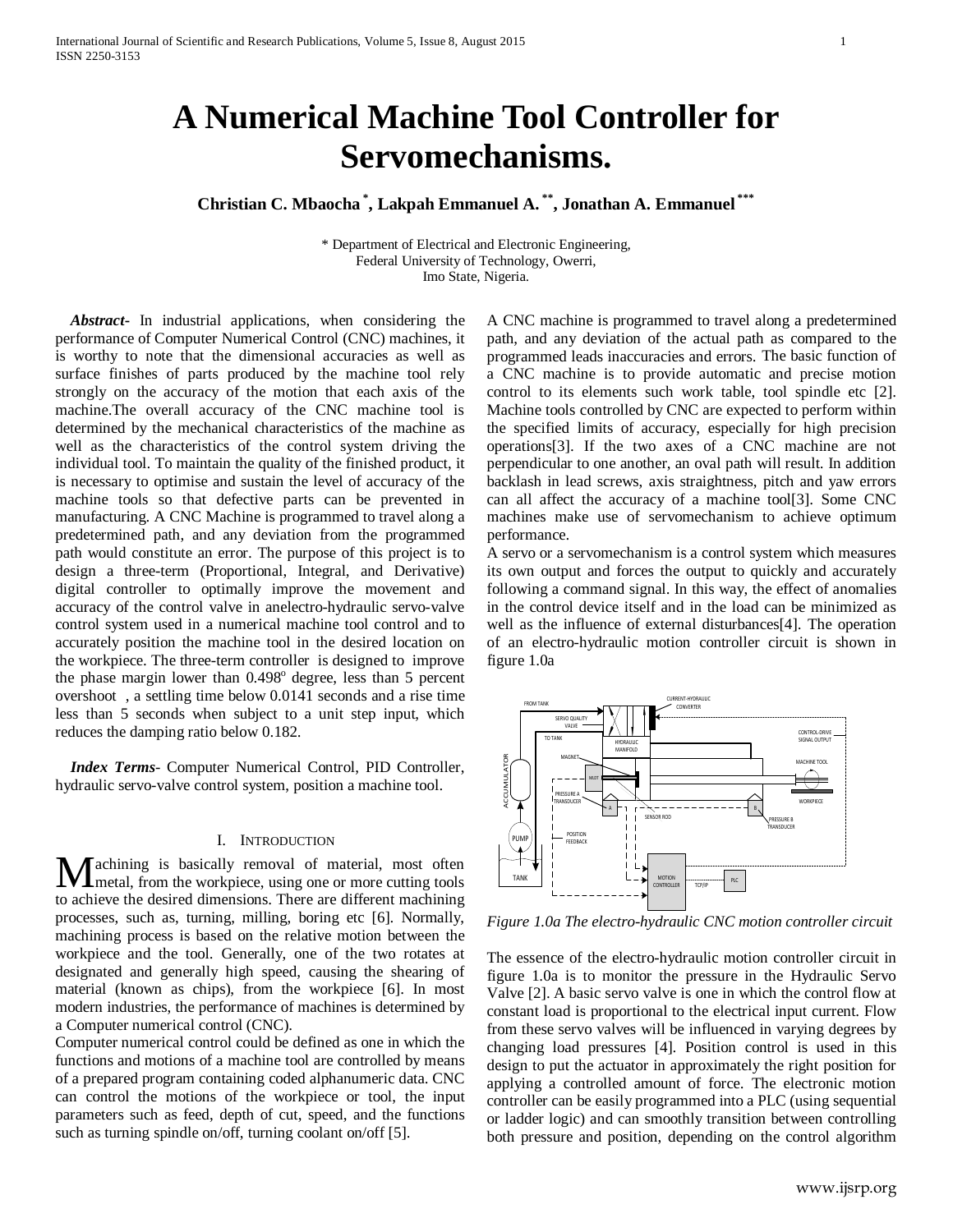specified [2]. The motion controller in Figure 1a drives the hydraulic cylinder by sending analog signals to the proportional or servo-valve. The servo-valve is of high quality and is capable of making precise adjustments (sinusoidal or other waveforms) to pressure for controlling the cylinder's force or position. The accumulator stores hydraulic pressure to dampen pulses generated by the motor and also to ensure that consistent system supply pressure is available to operate the servo-valve during machine tool operation [4].



*Figure 1.0b: Simplified diagram of the servo valve position control*

Figure 1b is a simplified block diagram of the electro-hydraulic CNC motion controller circuit. The input command is a motion displacement which in turn moves the control valve spool resulting in the valve allowing hydraulic fluid flow into the actuator.

This research work focuses on the design of a digital controller that will significantly improve the operation or performance of the control valve and the accuracy in positioning a machine tool on a workpiece.

# II. HYDRAULIC MACHINE TOOL POSITIONING SERVO TRANSFER FUNCTION.

In this design, a position servo which is made up of valve controlled cylinder in a constant pressure system will be used. The servo valve operating the machine tool is a 4-port valve with negligible dynamics and the cylinder is symmetric shown in figure 2.0.

In figure 2.0, the actuator or load position is measured by a position transducer, which converts the displacement of the piton  $X_p$  and produces an electric signal output (in volts)  $U_f$ . The piston position feedback gain factor,  $K_f$  is factored into the output signal. The servo amplifier compares the command signal *Uc* (in volts) with the feedback signal *Uf* and generate an error signal.



*Figure 4.0: Schematic diagram of a complete position servo*

The error generated by the servo difference amplifier signal is then combined with the gain factor *Ksa* to produce the output current signal *i*.

The amplifier signal is used to control the servo valve. The displacement of the servo valve *Xv* is a function of the output current signal, and determines the flow (*qL1*, *qL2*) of hydraulic fluid between the valve and the piton. The hydraulic pressure is supplied from a constant pressure source. The position servo carrying the machine tool is to be controlled by a computer control system and this design will be modeled with a series compensator to obtain the overall transfer function of the system, guided by the design specification.

The design of hydraulic machine tool positioning servo is carried out with parameters obtained from the simulation of position servo with mechanical springs to derive a steady state loop gain  $Kv = 10$ , and an amplitude margin of about 6 dB [7]. Table 2.0 below shows these parameter values that would be used in the design of the hydraulic servo position system:

|  |  | Table 2.0: Simulation parameters |
|--|--|----------------------------------|
|--|--|----------------------------------|

| Parameter   | Description                      | Value                       |
|-------------|----------------------------------|-----------------------------|
| $A_p$       | Piston Area                      | $2, 5 \cdot 10 - 3 \, m^2$  |
| $\beta_e$   | effective bulk modulus           | $1,0X10^9$ Pa               |
| $B_p$       | friction<br>viscous<br>coeff.    | $\theta$                    |
|             | (cylinder)                       |                             |
| $K_{ce}$    | flow/pressure-coefficient of the | $\overline{1,0X}$ $10^{-1}$ |
|             | valve and cylinder               | $m^5/Ns$                    |
| $K_{qi}$    | Internal flow gain (servo valve) | $0.02 \frac{m^3}{As}$       |
| $K_{sa}$    | Servo amplifier gain             | $0.05$ A/V                  |
| $V_t$       | Total volume of cylinder         | $1,0.10-3 m^3$              |
| $K_I = K_L$ | Spring constant                  | $5,0.107$ N/m               |
| $K_f$       | position feedback gain           | $25$ V/m                    |
| $M_{t}$     | Mass of piston and rod           | 1500 kg                     |

Using the parameters described above, we proceed to obtain the Open-loop transfer function of the hydraulic system, *Au* using equation 1.5 where:

1.0

But the hydraulic eigen frequency, *ω<sup>h</sup>* (rad/s) is given as:

$$
\omega_h = \sqrt{\frac{4\beta_e A_p^2}{V_t M_t}}
$$

Using parameters obtained from table 2.0:  $V_t = 0.001 \text{ m}^3$ ; *M<sub>p</sub>*=*M*<sub>t</sub>=1500kg; *β*<sub>e</sub>=1.0 X 10<sup>9</sup>N/m<sup>2</sup>; *A<sub>p</sub>*=2.5 X 10<sup>-3</sup>m<sup>2</sup> Therefore,

$$
\omega_{\star} = \sqrt{\frac{4 \times 1.0 \times 10^{9} \times (2.5 \times 10^{-3})^{2}}{0.001 \times 1500}} = 129 \, \text{rad/s}
$$

 $\omega_h$  =129rad/s and  $\omega_h^2$  =16.67X10<sup>3</sup>rad/s

Also, the hydraulic damping factor is given as:

1.3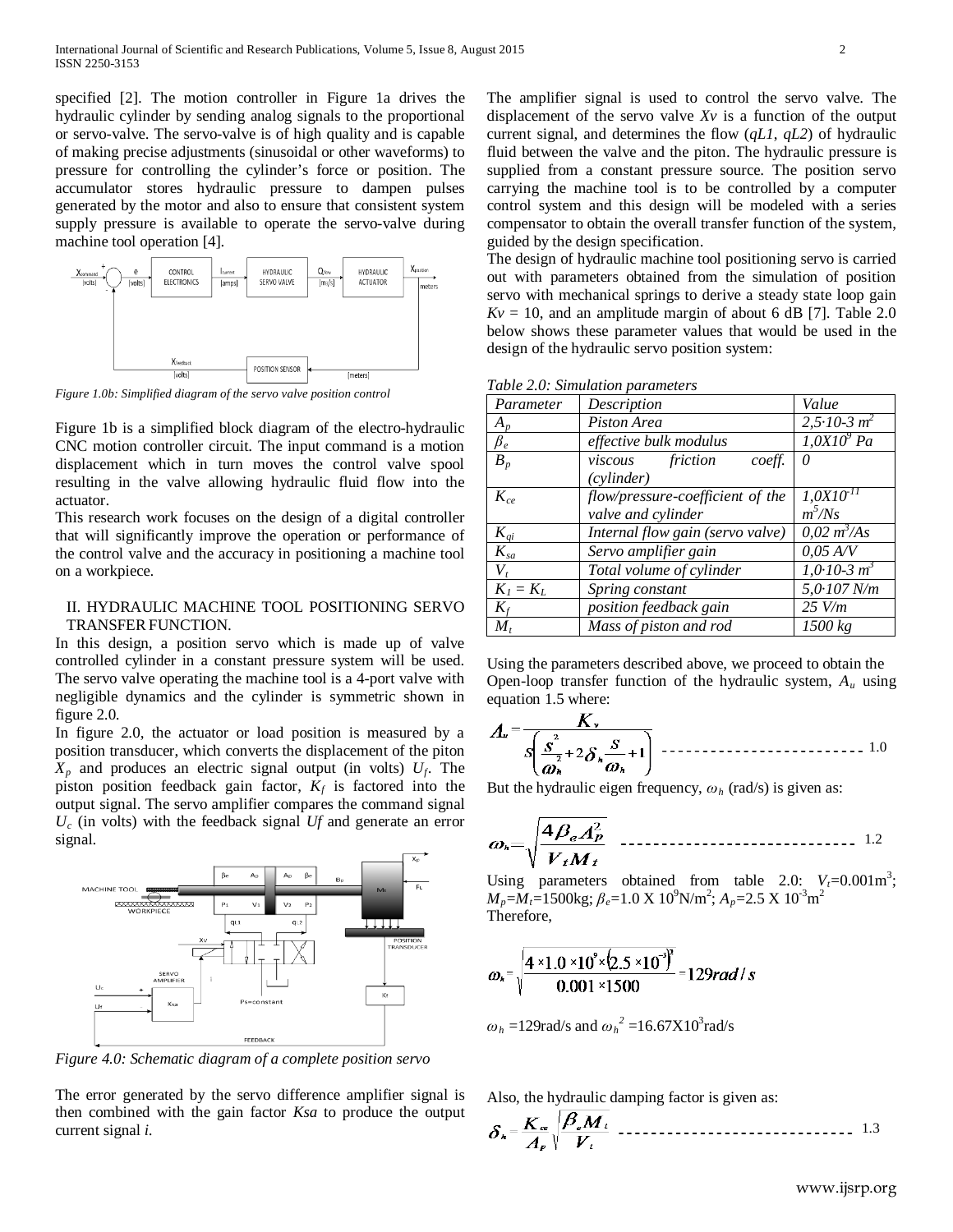Using the Parameters obtained from table 2.0 are:

$$
\delta_n = \frac{1 \times 10^{-11}}{2.5 \times 10^{-3}} \sqrt{\frac{1 \times 10^9 \times 1500}{0.001}} = 0.155
$$

$$
\delta_{\scriptscriptstyle h}\,{=}\,0.155
$$

The hydraulic loop gain,  $k_v$  is calculated using equation 1.4:

*A <sup>K</sup> <sup>K</sup> <sup>K</sup> <sup>K</sup> <sup>p</sup> f qi sa v* <sup>×</sup> <sup>×</sup> <sup>=</sup> 1.4

Finally we parameters values input values obtained from the table, and we have:

$$
K_{\nu} = \frac{25 \times 0.02 \times 0.05}{2.5 \times 10^{-3}} = 10
$$

Then the open loop hydraulic system transfer function can now be calculated using equation 1.0:

$$
A_u = \frac{10}{s \left[ \frac{s^2}{\left( 16.67 \times 10^3 \right)^2} + 2 \times 0.155 \frac{s}{129} + 1 \right]}
$$
  

$$
A_u = \left( \frac{10}{3.6 \times 10^9 s^3 + 2.4 \times 10^3 s^2 + s} \right)
$$

The block diagram model of the controller and the hydraulic system is shown in Figure 3.0



*Figure 3.0: Block diagram model for the system design.*

We have obtained the transfer function for the hydraulic part of the system in the s-domain. We will proceed next to design the complete motion controller.

## III. DESIGN SPECIFICATION

- a) Less than 5% overshoot to a unit step input.
- b) Phase margin is  $0.498^\circ$  degree.
- c) Settling time less than 0.2 seconds to a unit step input.
- d) A damping ratio of 0.182.
- e) Rise time of less than 5 seconds for a unit step input

# IV. THE PID CONTROLLER TRANSFER FUNCTION.

The design of the control system would require the use of the three-term controller or Proportional, Integral, and Derivative (PID). Equation 1.6 is the transfer function of the PID controller.

$$
K_{P} + \frac{K_{I}}{s} + K_{D} s = \frac{K_{D} s^{2} + K_{P} s + K_{I}}{s}
$$

where  $K_p$  is the proportional gain,  $K_i$  is the integral gain, and  $K_d$ is the derivative gain. From figure 3.0, the error *e* is the tracking error or the difference between the desired reference value (*∆Xpref*) and the actual

# V. THE RESPONSE OF THE SYSTEM TO PID CONTROLLER.

The various step responses to the PID controller resulting from the simulation of the system with equation 1.5 using MATLAB 2014 /Simulink is given as follows:

# *A. Initial Open-Loop Step Response*



*Figure 5.0: Initial Open-Loop Step Response of the System.*

In the open-loop step response is in figure 4.0, the gain of the system transfer function is infinite, so 15000 is the final value of the output for a unit step input. This corresponds to an infinite steady-state error which is indeed too large. This response will not be adequate as it does not concur with our design objectives. Therefore, we need to add some sort of controller or compensator to improve on the system performance.

#### *B. Step Response for System with PID Controller*

 The PID controller is introduced into the system and it is tuned to with MATLAB 2014 /Simulink to obtain the following values of controller gain:  $K_P = 9.31$ ;  $K_D = 245.8878$ ;  $K_I = 23.52$ . From figure 5.0, the step response has a rise time of 0.0080 seconds, settling time of 0.0141 seconds and a peak time of 0.0772. These meet the design specification state in section III.